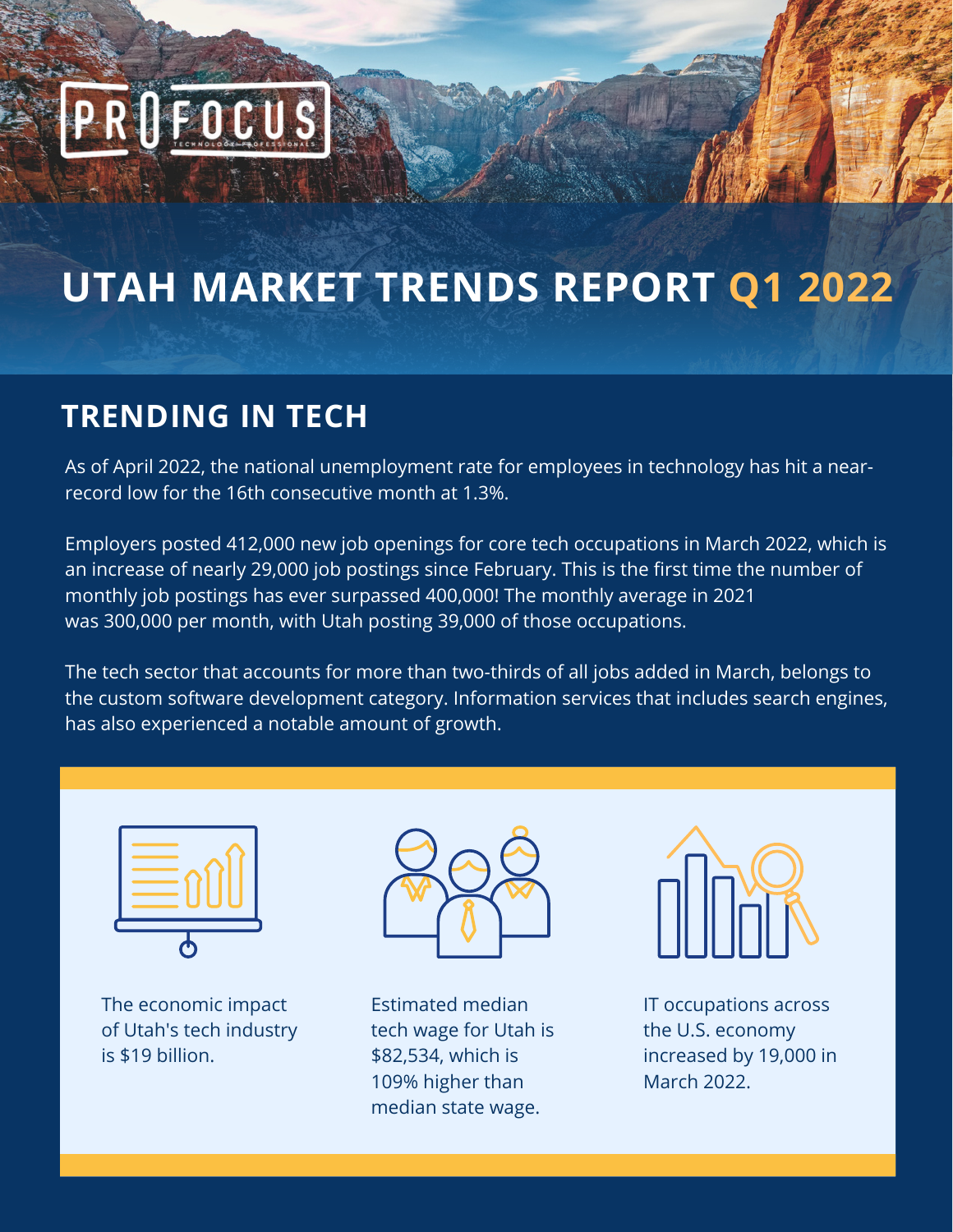**UTAH MARKET TRENDS REPORT Q1 2022**

#### **SALT LAKE CITY TECH SALARY INSIGHTS**

**SALARY PERCENTILES:** Starting salaries are not one-size-fits-all. That's why we separate them into percentiles based on several factors. Any of these may apply when making or receiving a job offer.

| 25th              |  |
|-------------------|--|
| <b>Percentile</b> |  |

PROFOCUS

**Candidate:** New to that type of role, still acquiring skills

**Demand:** Low

#### **50th Percentile**

**Candidate:** Average experience, has most of the necessary skills

**Demand:** Medium

#### **75th Percentile**

**Candidate:**

Above-average experience, has all needed skills

**Demand:** High

|  | <b>EXECUTIVE LEADERSHIP</b> |
|--|-----------------------------|
|--|-----------------------------|

| Title                                      | 25th Percentile                       | 50th Percentile | 75th Percentile |  |  |  |
|--------------------------------------------|---------------------------------------|-----------------|-----------------|--|--|--|
| Chief Information Officer (CIO)            | \$203,683                             | \$243,798       | \$294,083       |  |  |  |
| Vice President of IT                       | \$169,783                             | \$204,248       | \$236,735       |  |  |  |
| <b>IT Director</b>                         | \$143,228                             | \$174,020       | \$207,073       |  |  |  |
|                                            | SOFTWARE AND APPLICATIONS DEVELOPMENT |                 |                 |  |  |  |
| <b>Mobile Applications Developer</b>       | \$129,950                             | \$155,093       | \$185,038       |  |  |  |
| Software Engineer                          | \$118,085                             | \$140,685       | \$166,393       |  |  |  |
| Software Developer                         | \$113,565                             | \$138,143       | \$161,308       |  |  |  |
| SOFTWARE AND APPLICATIONS LIFECYCLE        |                                       |                 |                 |  |  |  |
| Software & Applications Manager \$128,255  |                                       | \$161,025       | \$187,863       |  |  |  |
| Product Manager                            | \$121,193                             | \$148,313       | \$174,585       |  |  |  |
| DevOps Engineer                            | \$114,413                             | \$142,098       | \$168,370       |  |  |  |
| <b>SECURITY</b>                            |                                       |                 |                 |  |  |  |
| <b>Security Architect</b>                  | \$142,663                             | \$161,873       | \$183,625       |  |  |  |
| Data Security Analyst                      | \$129,950                             | \$159,330       | \$188,428       |  |  |  |
| <b>Network Security Engineer</b>           | \$124,018                             | \$148,313       | \$173,455       |  |  |  |
| QUALITY ASSURANCE (QA), TRAINING AND AUDIT |                                       |                 |                 |  |  |  |
| Testing / QA Manager                       | \$102,548                             | \$120,345       | \$140,120       |  |  |  |
| QA Engineer - Automated                    | \$86,445                              | \$104,525       | \$122,888       |  |  |  |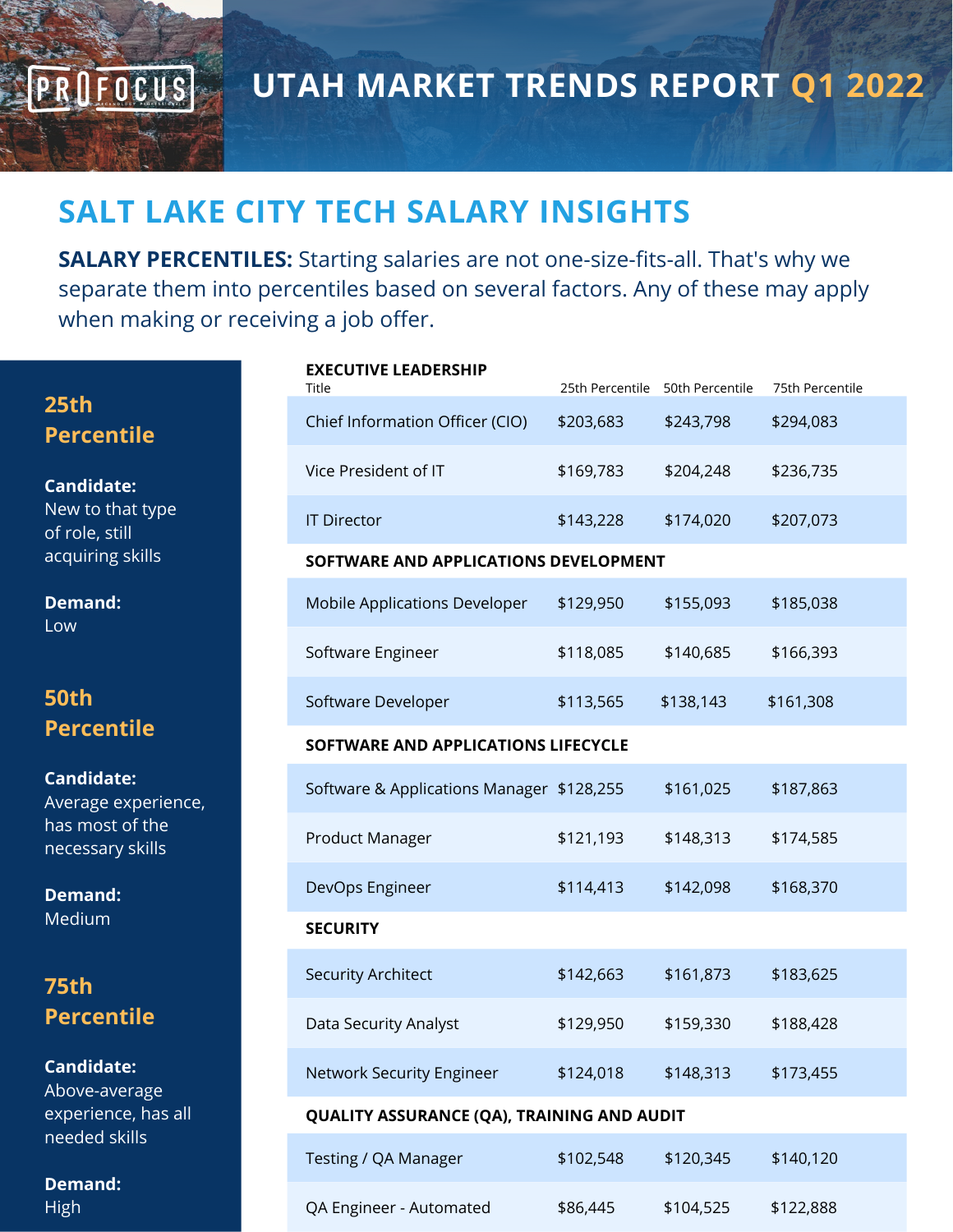**UTAH MARKET TRENDS REPORT Q1 2022**

### **LEADING TECH OCCUPATION JOBS IN UTAH**



### **LEADING TECH INDUSTRY SECTORS IN UTAH**

Telecommunications and Internet Services  $\bigvee$  Software (packaged)

ROFOCUS

Tech Manufacturing  $\blacksquare$  IT Services and Custom Software Services

# **LET'S COMPARE: TOP PROJECTED GROWTH OCCUPATIONS IN THE UNITED STATES FOR 2022**